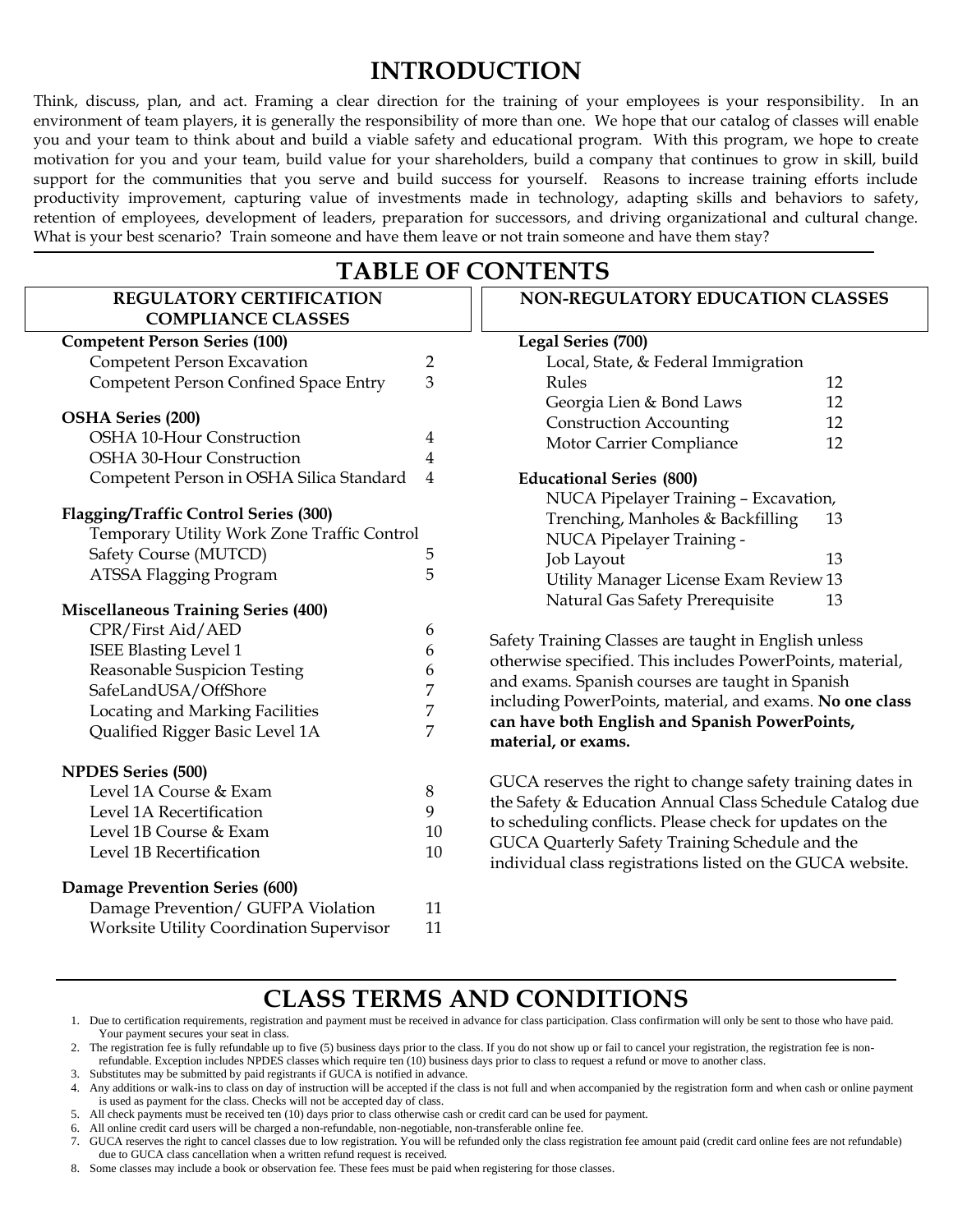# **Competent Person Series (00)**

**FEES: GUCA UC member \$ 100.00**

## **Competent Person Excavation (CPE) Certification Course 8:00 a.m. - 5:00 p.m.**

If your company performs excavation and trenching work, you must have an on-site Competent Person to oversee the work according to OSHA Standards, 29 CFR 1926.650 Sub Part P. GUCA has developed an excellent training course to prepare your employees for this critical task. This 8-hour GUCA training program is certified by the Georgia Construction Industry Licensing Board and meets partial requirements for the Utility Manager License and the Utility Foreman Certification. Attendees will learn excavation safety and will be tested prior to certification. This nationally recognized program uses GUCA certified instructors, a student reference manual, testing, and certification card good throughout Georgia.

| <b>GUCA</b> member<br>Non-member |                                                                                        | \$140.00<br>\$180.00 |                                                         |                                                                                                           |
|----------------------------------|----------------------------------------------------------------------------------------|----------------------|---------------------------------------------------------|-----------------------------------------------------------------------------------------------------------|
| <b>CODE:</b><br><b>DATES:</b>    | CPE-101-SAT<br>January 4, 2022<br>April 5, 2022<br>July 12, 2022<br>October 4, 2022    | May 3, 2022          | February 1, 2022<br>August 9, 2022<br>November 1, 2022  | <b>LOCATION:</b> South Atlanta<br>March 1, 2022<br>May 31, 2022<br>September 6, 2022<br>November 29, 2022 |
| <b>CODE:</b><br>DATES:           | CPE-101sp-SAT (Spanish)<br>February 5, 2022                                            | May 7, 2022          | August 6, 2022                                          | <b>LOCATION:</b> South Atlanta<br>November 5, 2022                                                        |
| <b>CODE:</b><br>DATES:           | CPE-102-MAC<br>January 11, 2022<br>April 11, 2022<br>July 19, 2022<br>October 11, 2022 | May 10, 2022         | February 7, 2022<br>August 16, 2022<br>November 8, 2022 | LOCATION: Macon<br>March 8, 2022<br>June 7, 2022<br>September 13, 2022<br>December 5, 2022                |
| <b>CODE:</b><br>DATES:           | CPE-103-VAL<br>January 18, 2022                                                        | April 19, 2022       | July 26, 2022                                           | <b>LOCATION:</b> Valdosta<br>October 18, 2022                                                             |
| <b>CODE:</b><br>DATES:           | CPE-104-SAV<br>January 25, 2022                                                        | April 26, 2022       | August 2, 2022                                          | LOCATION: Savannah<br>October 18, 2022                                                                    |
| <b>CODE:</b><br><b>DATES:</b>    | CPE-105-ROM<br>March 15, 2022                                                          | June 21, 2022        | September 20, 2022                                      | <b>LOCATION:</b> Rome<br>December 13, 2022                                                                |
| <b>CODE:</b><br>DATES:           | CPE-106-GAN<br>February 15, 2022                                                       | May 17, 2022         | August 23, 2022                                         | <b>LOCATION:</b> Gainesville<br>November 15, 2022                                                         |
| <b>CODE:</b><br>DATES:           | CPE-107-COL<br>February 22, 2022                                                       | May 24, 2022         | August 30, 2022                                         | <b>LOCATION:</b> Columbus<br>November 21, 2022                                                            |
| <b>CODE:</b><br><b>DATES:</b>    | CPE-108-AUG<br>March 21, 2022                                                          | June 28, 2022        | September 27, 2022                                      | LOCATION: Augusta<br>December 20, 2022                                                                    |

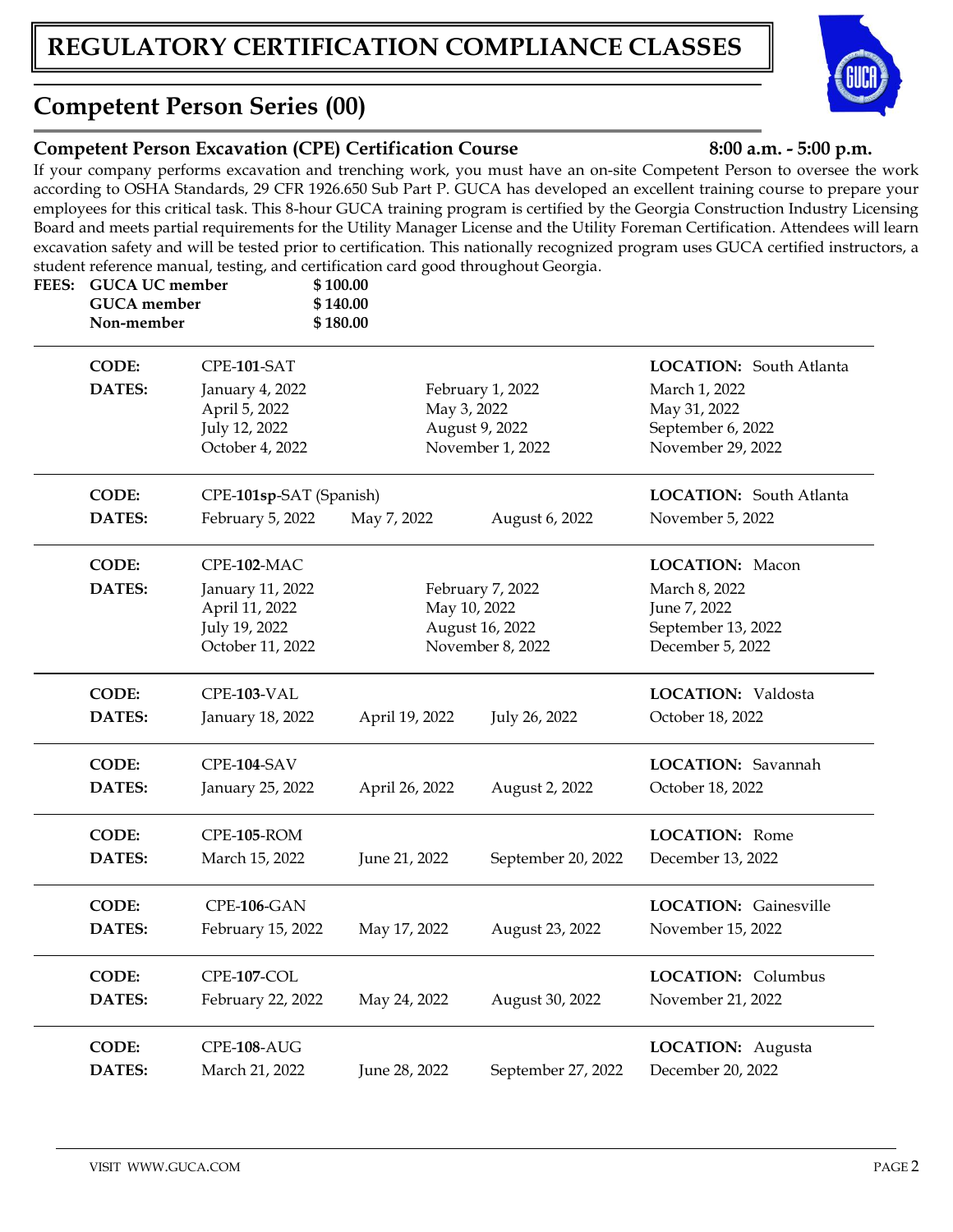### **Confined Space Entry (CSE) Certification Course 8:00 a.m. - 4:00 p.m.**

Are your employees in manholes, excavations, foundations, underground vaults, sewer pipelines, or any location where confined spaces can exist and cause hazards? If so, you are required by OSHA to understand the hazards involved in a confined space and train your employees on the hazards associated with confined space entry. This course is designed for owners, project managers, foremen, and safety personnel to understand the hazards associated with confined space entry. This GUCA training program covers the techniques, methods, and equipment used to ensure a safe entry. This one-day, 7-hour course, could save your life or the life of an employee. This 7-hour GUCA training program is certified by the Georgia Construction Industry Licensing Board and meets partial requirements for the Utility Manager License and the Utility Foreman Certification.

| FEES: | <b>GUCA UC member</b><br><b>GUCA</b> member<br>Non-member |                                                                         | \$100.00<br>\$140.00<br>\$180.00 |                                                                         |                                                                         |               |
|-------|-----------------------------------------------------------|-------------------------------------------------------------------------|----------------------------------|-------------------------------------------------------------------------|-------------------------------------------------------------------------|---------------|
|       | <b>CODE:</b>                                              | CSE-111-SAT                                                             |                                  |                                                                         | <b>LOCATION:</b>                                                        | South Atlanta |
|       | <b>DATES:</b>                                             | January 5, 2022<br>April 6, 2022<br>July 13, 2022<br>October 5, 2021    |                                  | February 2, 2022<br>May 4, 2022<br>August 10, 2022<br>November 2, 2021  | March 2, 2022<br>June 1, 2022<br>September 7, 2022<br>November 30, 2021 |               |
|       | <b>CODE:</b>                                              | CSE-111sp-SAT (Spanish)                                                 |                                  |                                                                         | <b>LOCATION:</b>                                                        | South Atlanta |
|       | <b>DATES:</b>                                             | February 12, 2022                                                       | May 14, 2022                     | August 13, 2022                                                         | November 12, 2022                                                       |               |
|       | <b>CODE:</b>                                              | CSE-112-MAC                                                             |                                  |                                                                         | <b>LOCATION:</b>                                                        | Macon         |
|       | DATES:                                                    | January 12, 2022<br>April 12, 2022<br>July 20, 2022<br>October 12, 2022 |                                  | February 9, 2022<br>May 11, 2022<br>August 17, 2022<br>November 9, 2022 | March 9, 2022<br>June 8, 2022<br>September 14, 2022<br>December 6, 2022 |               |
|       | <b>CODE:</b>                                              | CSE-113-VAL                                                             |                                  |                                                                         | <b>LOCATION:</b>                                                        | Valdosta      |
|       | <b>DATES:</b>                                             | January 19, 2022                                                        | April 20, 2022                   | July 27, 2022                                                           | October 26, 2022                                                        |               |
|       | <b>CODE:</b>                                              | CSE-114-SAV                                                             |                                  |                                                                         | <b>LOCATION:</b>                                                        | Savannah      |
|       | <b>DATES:</b>                                             | January 26, 2022                                                        | April 27, 2022                   | August 3, 2022                                                          | October 19, 2022                                                        |               |
|       | <b>CODE:</b>                                              | $CSE-115$ -ROM                                                          |                                  |                                                                         | <b>LOCATION:</b>                                                        | Rome          |
|       | <b>DATES:</b>                                             | March 16, 2022                                                          | June 22, 2022                    | September 21, 2022                                                      | December 14, 2022                                                       |               |
|       | <b>CODE:</b>                                              | CSE-116-GAN                                                             |                                  |                                                                         | LOCATION:                                                               | Gainesville   |
|       | DATES:                                                    | February 16, 2022                                                       | May 18, 2022                     | August 24, 2022                                                         | November 16, 2022                                                       |               |
|       | <b>CODE:</b>                                              | CSE-117-COL                                                             |                                  |                                                                         | <b>LOCATION:</b>                                                        | Columbus      |
|       | DATES:                                                    | February 23, 2022                                                       | May 25, 2022                     | August 31, 2022                                                         | November 22, 2022                                                       |               |
|       | <b>CODE:</b>                                              | CSE-118-AUG                                                             |                                  |                                                                         | <b>LOCATION:</b>                                                        | Augusta       |
|       | DATES:                                                    | March 22, 2022                                                          | June 29, 2022                    | September 28, 2022                                                      | December 21, 2022                                                       |               |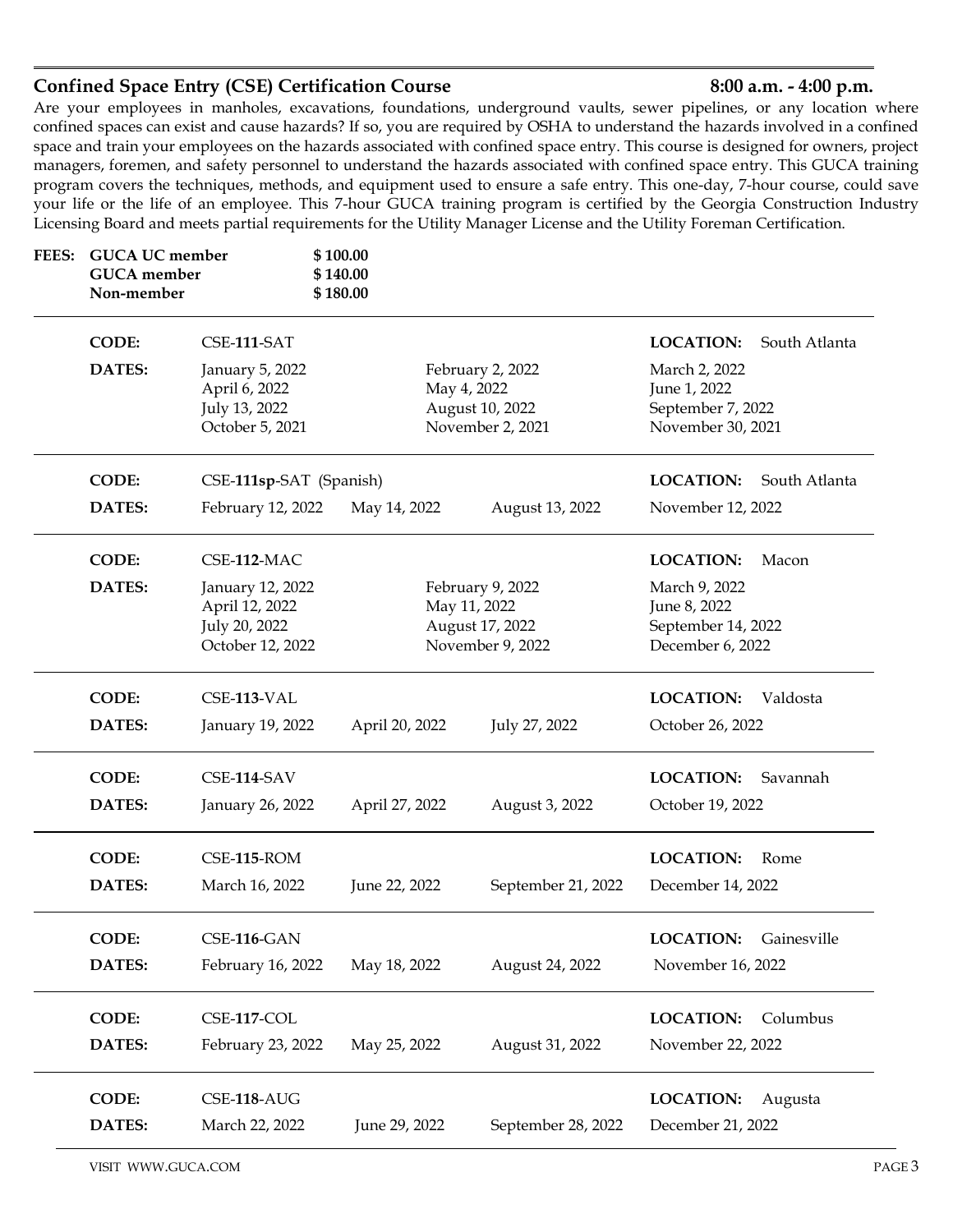### VISIT WWW.GUCA.COM PAGE 4

# **OSHA Series (200)**

### **OSHA 10-hour Construction Course 8:00 a.m. - 3:00 p.m.**

This two day, 10-hour course covers basic safety issues of the Construction Industry Standard 29 CFR 1926. It is designed for supervisors, project managers, foremen, safety professionals, and owners. This course certifies the participant, which fulfills the criteria for qualifying for "Focused Inspection." The course covers a wide variety of topics including, but not limited to: Recordkeeping, Heavy Equipment Safety, Electrical Safety, Fall Protection, Excavation and Trenching Safety, Personal Protective Equipment, Fire Prevention and Protection, Hand and Power Tool Safety, Hazard Communication, and OSHA's Focused Inspection Initiative.

**DATES:** February 17-18, 2022 May 19-20, 2022 August 25-26, 2022 November 17-18, 2022

**CODE:** O10-**201**-SAT **LOCATION:** South Atlanta

| <b>CODE:</b>  | O10-201sp-SAT (Spanish) | <b>LOCATION:</b>  |                  | South Atlanta |
|---------------|-------------------------|-------------------|------------------|---------------|
| <b>DATES:</b> | January 20-21, 2022     | April 21-22, 2022 | July 28-29, 2022 | Octob         |
|               |                         |                   |                  |               |
|               |                         |                   |                  |               |

**FEES: GUCA UC member \$ 175.00 (Includes Book Fee)**

**GUCA member \$ 225.00 (Includes Book Fee) Non-member \$ 275.00 (Includes Book Fee)**

## **OSHA 30-hour Construction Course 4-day Course 8 hours per day**

This course will give you an overview of OSHA policies, procedures, and standards for the construction industry, as well as safety and health principles. Each section of the OSHA construction standard is covered with special emphasis placed on more hazardous areas, while using OSHA standards as a guide. The 4-day (8 hours per day) course covers a variety of topics such as: Introduction to OSHA, Hazard Violation Search, Workshop, Health Hazards in construction, Materials Handling, Silica and Lead in construction, Damage Prevention, Recordkeeping, Signs Signals and Barricades, Electrical Safety, Fall Protection/Scaffolding, Excavation and Trenching Safety, Personal Protective Equipment, Welding, Cranes, Hazardous Communication, Traffic Control/Struck-by, Safety Programs/Safety Culture; Underground Construction, Respiratory Protection, Blasting, and Confined Space Entry.

| FEES: GUCA UC Member<br><b>GUCA Member</b><br>Non-member |                | \$400.00 (Includes Book Fee)<br>\$500.00 (Includes Book Fee)<br>\$600.00 (Includes Book Fee) |                                |
|----------------------------------------------------------|----------------|----------------------------------------------------------------------------------------------|--------------------------------|
| <b>CODE:</b>                                             | O30-211-SAT    |                                                                                              | <b>LOCATION:</b> South Atlanta |
| <b>DATES:</b>                                            | July 5-8, 2022 |                                                                                              |                                |

## **Competent Person in OSHA Silica Standard Certification Course 8:00 a.m. - 12:00 p.m.**

This 4-hour course provides a comprehensive review of OSHA's new silica standard and training on the health effects of silica exposure and practical steps companies can take to protect workers from the hazards of silica exposure. This course is designed for supervisors, project managers, foreman, safety professionals, owners, and decision makers on the jobsite. Job tasks addressed in this course include those who come in contact with elevated exposure to silica dust. Students will learn how to properly implement assessment methods for measuring worker exposure and the medical surveillance requirements of the standards. Participants will be given information to ascertain the effectiveness of their company's silica compliance program and the information on the requirements and responsibilities of a silica 'competent person' on construction site.

| FEES: GUCA UC member | <b>GUCA</b> member<br>Non-member                                        | \$70.00<br>\$85.00<br>\$100.00 |                                                                         |                                                                        |
|----------------------|-------------------------------------------------------------------------|--------------------------------|-------------------------------------------------------------------------|------------------------------------------------------------------------|
| <b>CODE:</b>         | SIL-221-SAT                                                             |                                |                                                                         | <b>LOCATION:</b><br>South Atlanta                                      |
| DATES:               | January 11, 2022<br>April 13, 2022<br>July 19, 2022<br>October 11, 2022 |                                | February 7, 2022<br>May 10, 2022<br>August 16, 2022<br>November 8, 2022 | March 8, 2022<br>June 7, 2022<br>September 6, 2022<br>December 6, 2022 |

## July 28-29, 2022 **October 20-21, 2022**



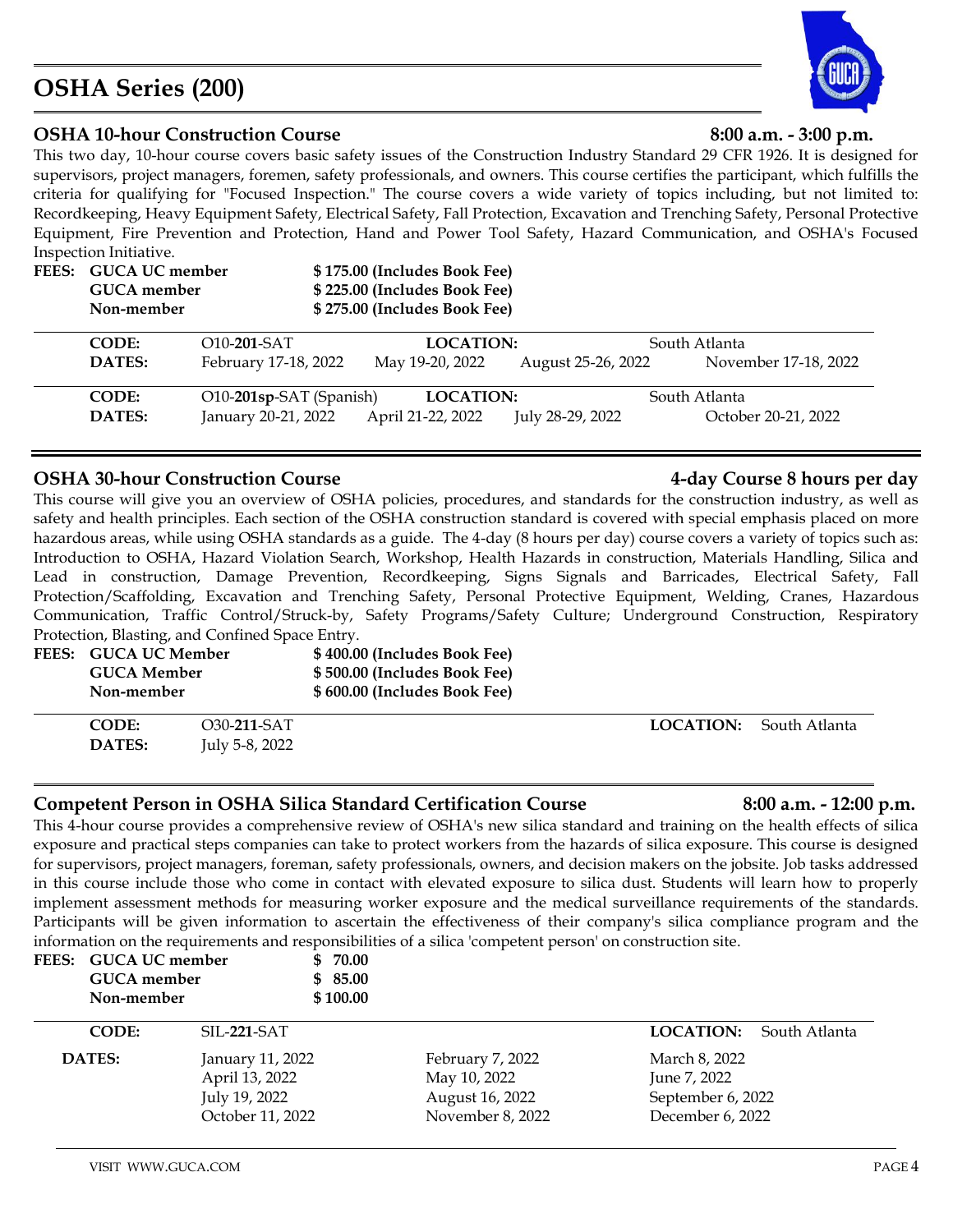# **Flagging/Traffic Control Series (300)**

### **Temporary Utility Work Zone Traffic Control Safety Course (MUTCD) 8:00 a.m. - 5:00 p.m.**

This one-day, 8-hour course provides the participant with the necessary training to design, select, place, and maintain traffic control signs and devices used for temporary traffic control work zones and for incident management. This training covers the principles of proper traffic control practices, as outlined in the New Millennium Edition Manual on Uniform Traffic Control Devices (MUTCD 2009), and other established applicable standards and guidelines for GDOT.

| FEES: GUCA UC member<br><b>GUCA</b> member<br>Non-member       |  | \$200.00<br>\$260.00<br>\$320.00 |                 |                                      |               |
|----------------------------------------------------------------|--|----------------------------------|-----------------|--------------------------------------|---------------|
| <b>CODE:</b><br><b>TWZ-301-SAT</b><br>DATES:<br>March 16, 2022 |  | May 11, 2022                     | August 17, 2022 | <b>LOCATION:</b><br>November 9, 2022 | South Atlanta |

### **ATSSA Flagging Program Certification Course 8:00 a.m. - 12:00 p.m.**

This is a 4-hour course on the uniform flagging procedures required by the Georgia Department of Transportation for utility and highway construction. Each participant receives hands-on and classroom training designed to give the student the knowledge and confidence to move traffic through a work zone effectively and safely.

| FEES: GUCA UC member | \$ 70.00 |
|----------------------|----------|
| GUCA member          | \$ 85.00 |
| Non-member           | \$100.00 |

| <b>CODE:</b>  | FLP-311-SAT      |                   | <b>LOCATION:</b> South Atlanta |
|---------------|------------------|-------------------|--------------------------------|
| <b>DATES:</b> | January 13, 2022 | February 10, 2022 | March 10, 2022                 |
|               | April 14, 2022   | May 12, 2022      | June 9, 2022                   |
|               | July 21, 2022    | August 18, 2022   | September 15, 2022             |
|               | October 13, 2022 | November 10, 2022 | December 8, 2022               |

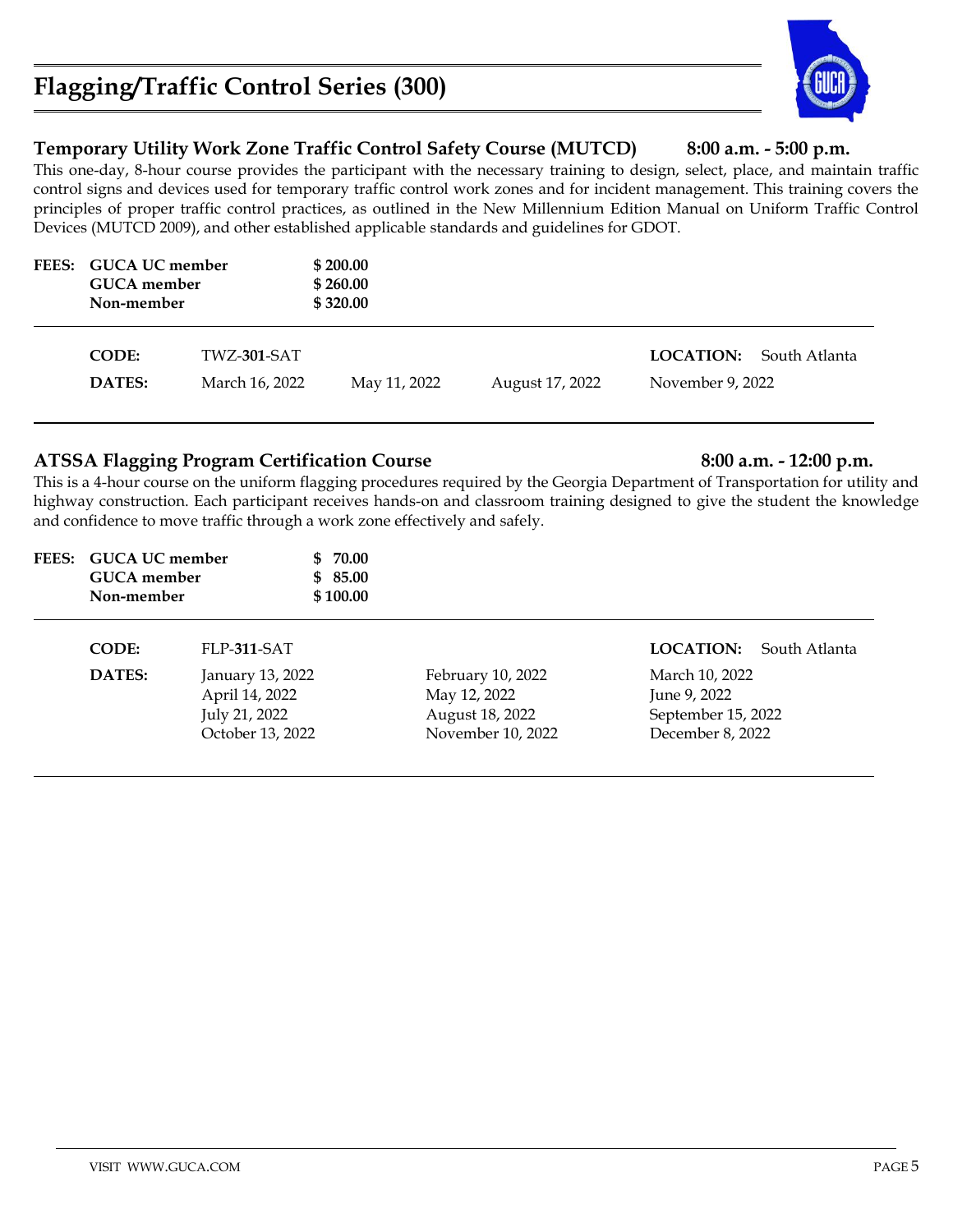# **Miscellaneous Training Series (400)**

### **CPR/ First Aid/AED Certification Course 8:00 a.m. - 2:00 p.m.**

Would you and your employees know what to do if an emergency arose on a job site? Do you know CPR? Do you know it is a mandatory OSHA requirement for someone at your job site to be certified in CPR? This 5-hour National Safety Council approved course is a must-have in your safety training program.

| FEES: GUCA UC member<br><b>GUCA</b> member<br>Non-member |                  | \$80.00<br>\$100.00<br>\$120.00 |                |                |                                |  |
|----------------------------------------------------------|------------------|---------------------------------|----------------|----------------|--------------------------------|--|
| <b>CODE:</b>                                             | $CPR-401-SAT$    |                                 |                |                | <b>LOCATION:</b> South Atlanta |  |
| <b>DATES:</b>                                            | January 27, 2022 |                                 | April 28, 2022 | August 4, 2022 | October 27, 2022               |  |

### **ISEE Blasting Level 1 Certification Course 8:00 a.m.** - 5:00 p.m.

This program consists of a review of eight videotapes, eight workbooks, and eight quizzes developed by the International Society of Explosive Engineers. This is the Level One program developed to educate blasters and establish a standard level of training for the explosives industry. This 8-hour course is approved by the Georgia Safety Fire Commissioner for certifying contractors who perform their own blasting.

| $\alpha$<br>FEES: GUCA UC member<br><b>GUCA</b> member<br>Non-member |                | \$200.00<br>\$250.00<br>\$300.00 |                    |                                |
|----------------------------------------------------------------------|----------------|----------------------------------|--------------------|--------------------------------|
| <b>CODE:</b>                                                         | ISE-411-SAT    |                                  |                    | <b>LOCATION:</b> South Atlanta |
| <b>DATES:</b>                                                        | March 15, 2022 | June 21, 2022                    | September 20, 2022 | December 13, 2022              |

### **Reasonable Suspicion Testing Training for Supervisors – Motor Carrier 3:00 p.m. - 5:00 p.m.**

DOT requires that persons designated to determine reasonable suspicion receive at least "60 minutes of training on alcohol misuse and 60 minutes of training on controlled substance use." This 2-hour program will help give your supervisors or HR personnel the confidence they need to address a wide range of difficult situations that they are likely to encounter. Your supervisors will understand; what kinds of observations they need to make; common symptoms of alcohol misuse and controlled substance use; how to document their observations; how to approach suspected drivers; who must conduct the training; and how to respect drivers' privacy.

| FEES: GUCA UC member<br><b>GUCA</b> member<br>Non-member |                                                                                                         | \$25.00<br>\$50.00<br>\$100.00 |  |  |  |                                |  |
|----------------------------------------------------------|---------------------------------------------------------------------------------------------------------|--------------------------------|--|--|--|--------------------------------|--|
| CODE:                                                    | RST-421-SAT                                                                                             |                                |  |  |  | <b>LOCATION:</b> South Atlanta |  |
| DATES:                                                   | <b>OPEN</b><br>TO SCHEDULE A CLASS CONTACT THE GUCA OFFICE. CLASSES ARE TAUGHT ON AN INDIVIDUIAL BASIS. |                                |  |  |  |                                |  |

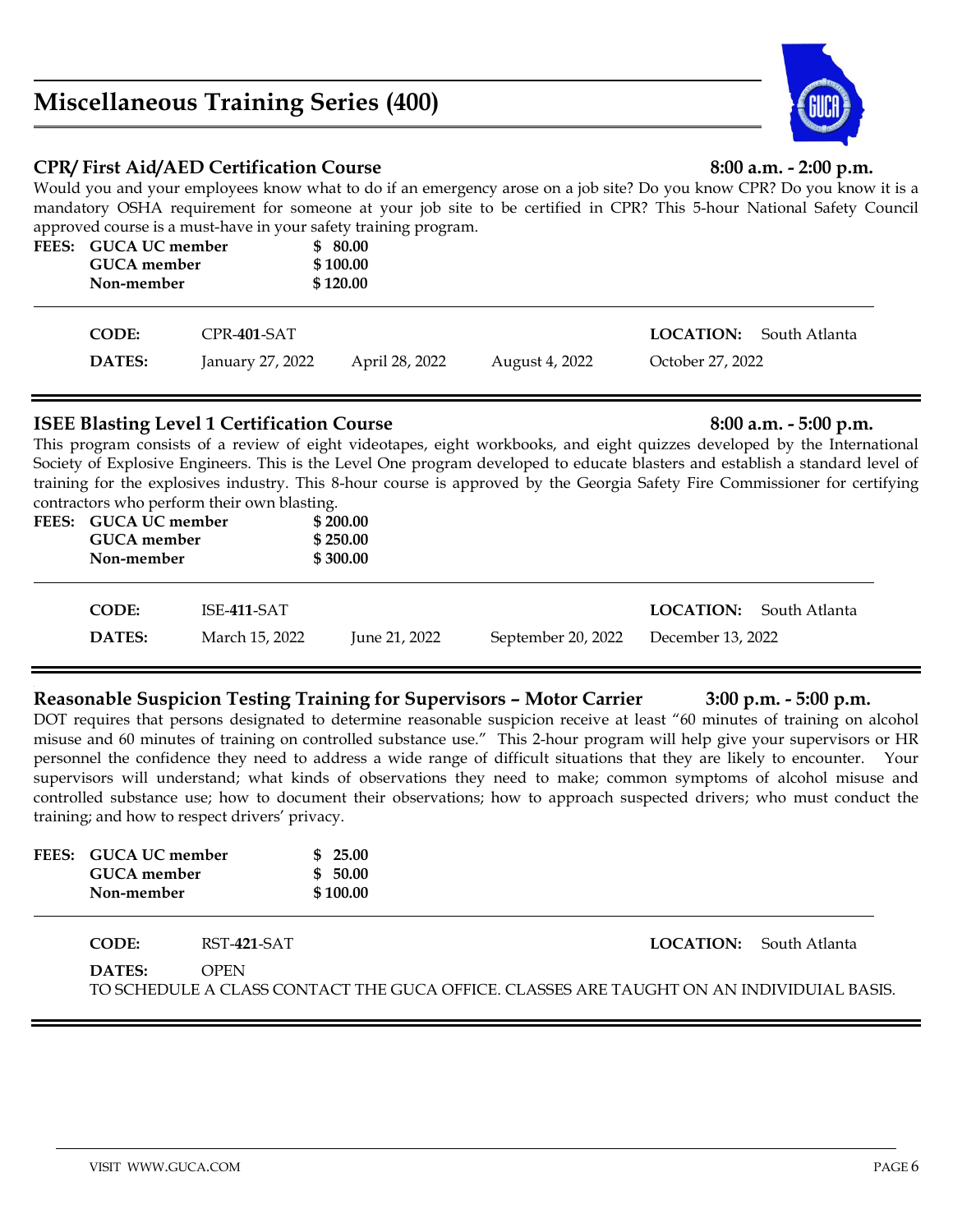### **SafeLandUSA/OffShore Basic Orientation Safety Awareness Course 8:00 a.m. - 5:00 p.m.**

The SafeLandUSE and OffShore Basic Orientation 8-hour safety awareness course is designed to take the place of multiple operator orientations and to give each student a general idea of life and safety issues in the oil and gas industry, upstream, downstream, onshore or offshore. This one-day program meets API RP 75 & API RP T-1 requirements and provides a basic understanding at an awareness level of certain general safety information that an employee should know before entering a company facility and while performing their assigned work duties. Over 25 of the leading oil and gas operators accept this orientation as it meets their requirements. Upon successful completion of course, each student is issued a picture ID with a unique barcode. The student information is then stored in an online database and will follow the student the rest of their life. This orientation has become the standard program for the industry and certifies a student at awareness level.

| FEES: GUCA UC member<br><b>GUCA</b> member<br>Non-member |                    | $\sqrt{ }$<br>\$200.00<br>\$250.00<br>\$300.00 |                |                  |               |
|----------------------------------------------------------|--------------------|------------------------------------------------|----------------|------------------|---------------|
| <b>CODE:</b>                                             | <b>SFL-431-SAT</b> |                                                |                | <b>LOCATION:</b> | South Atlanta |
| <b>DATES:</b>                                            | February 9, 2022   | April 12, 2022                                 | August 3, 2022 | October 26, 2022 |               |

### **Locating and Marking Underground Pipeline Facilities Course 8:00 a.m. - 5:00 p.m.**

This one day Locating and Marking Underground Facilities Course is designed for beginners or advanced users alike. Often times it becomes necessary to locate and verify underground facilities while on jobsites. Whether you are locating for the facility owner as a contractor or locating to verify if it is safe to dig, at some point each excavator will have a need to do so. Why hire a private locator when you could gain the knowledge and competency here. This 8-hour course will discuss basic theory of locating through Conductive and Inductive methods. There will be hands on training to ensure that each participant leaves with the knowledge to apply this practice in the field. This course is an Industrial Training Service product which allows you to receive Operator Qualification which is needed to locate Natural Gas facilities. This course comes with IACET CEU's. **PLEASE BRING LOCATING EQUIPMENT TO CLASS FOR THE HANDS ON TRAINING (IF AVAILABLE).**.

|                      |                    |               | TLEASE DIMING LOCATING EQUITMENT TO CLASS FOR THE HANDS ON TRAINING (IF AVAILADLE) |                   |               |  |
|----------------------|--------------------|---------------|------------------------------------------------------------------------------------|-------------------|---------------|--|
| FEES: GUCA UC member |                    | \$100.00      |                                                                                    |                   |               |  |
| <b>GUCA</b> member   |                    | \$140.00      |                                                                                    |                   |               |  |
| Non-member           |                    | \$180.00      |                                                                                    |                   |               |  |
|                      |                    |               |                                                                                    |                   |               |  |
| <b>CODE:</b>         | <b>ULM-441-SAT</b> |               |                                                                                    | <b>LOCATION:</b>  | South Atlanta |  |
| DATES:               | March 23, 2022     | June 23, 2022 | September 13, 2022                                                                 | December 14, 2022 |               |  |

### **Qualified Rigger Basic Level 1A Certification Course 8:00 a.m. - 12:00 p.m.**

This 4-hour basic rigging course will provide participants with a basic level of knowledge of rigging gear inspection procedures, proper rigging operations including simple and compound block and tackle rigging techniques. Each participant will receive hands-on and classroom training to recognize common sling hitch types and have the ability to calculate tensions based on sling angles of symmetric loads. The rigger will also learn pre-use inspection techniques that are utilized to determine if a sling is safe

| to use. | FEES: GUCA UC member<br><b>GUCA</b> member<br>Non-member |                               | \$70.00<br>\$85.00<br>\$100.00 |                    |                                                     |
|---------|----------------------------------------------------------|-------------------------------|--------------------------------|--------------------|-----------------------------------------------------|
|         | <b>CODE:</b><br>DATES:                                   | BRP-451-SAT<br>March 17, 2022 | June 22, 2022                  | September 21, 2022 | <b>LOCATION:</b> South Atlanta<br>December 15, 2022 |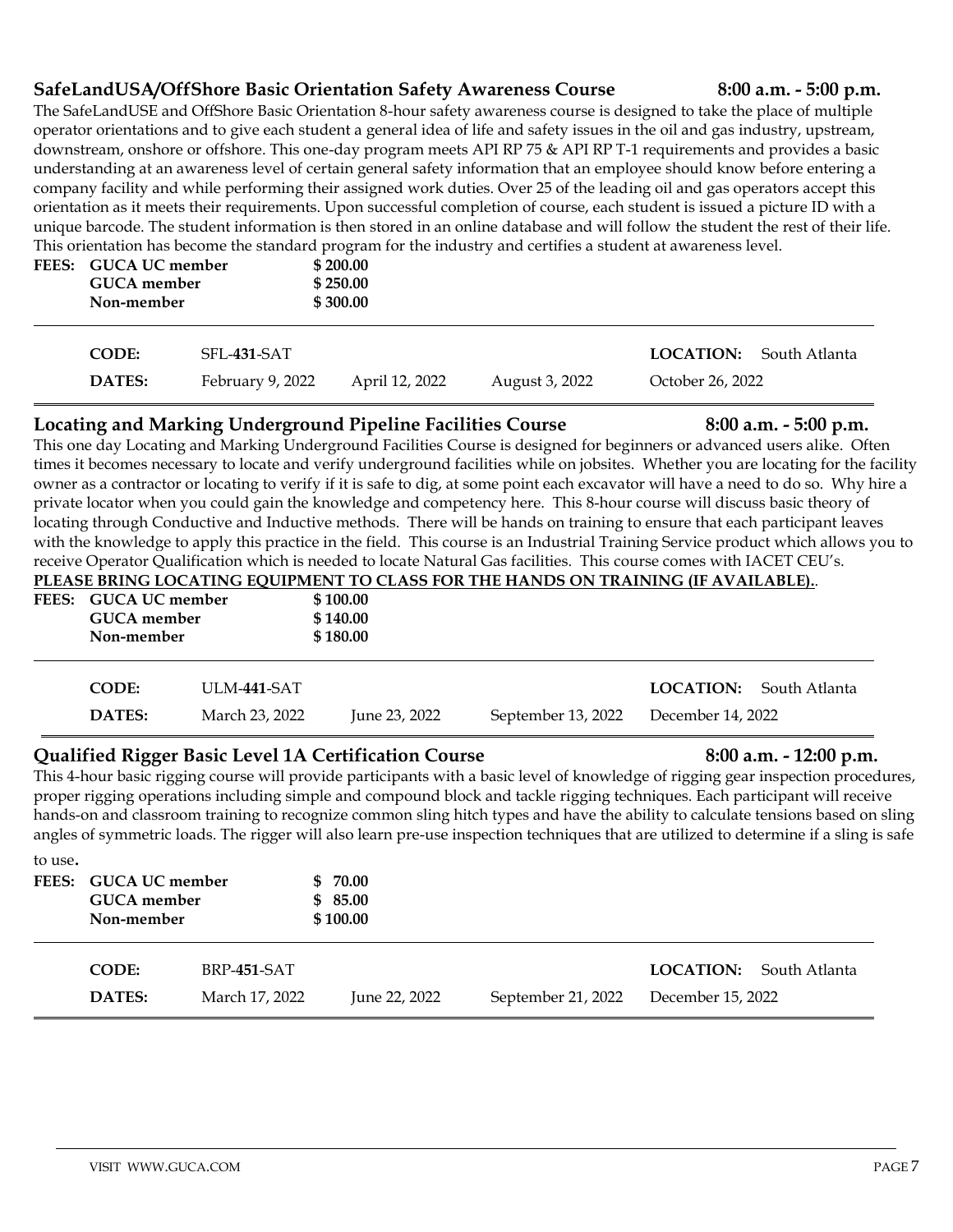# **NPDES Series (500)**



### **NPDES Level 1A Course and Exam 8:00 a.m. - 5:00 p.m.**

The Level 1A Fundamental Course and Exam is designed to train contractors, builders, developers, site superintendents, utility and grading contractors, and monitor consultants in the proper installation, maintenance, and inspection of BMP's on construction sites. Topics covered in this 8-hour course are fundamentals of erosion and sediment control, the Georgia Erosion and Sedimentation Act, NPDES Permits, maintenance, stream buffers, and vegetative and structural BMP practices. This course is certified, and the test is officially administered by the Georgia Soil and Water Conservation Commission. **Individuals that attend this course must present the instructor with government issued photo ID.**

| FEES: GUCA UC member<br><b>GUCA</b> member<br>Non-member |                                                                         | \$100.00<br>\$140.00<br>\$180.00 |              |                                                           |                                                                          |               |
|----------------------------------------------------------|-------------------------------------------------------------------------|----------------------------------|--------------|-----------------------------------------------------------|--------------------------------------------------------------------------|---------------|
| <b>CODE:</b>                                             | NDS-501-SAT                                                             |                                  |              |                                                           | <b>LOCATION:</b>                                                         | South Atlanta |
| DATES:                                                   | January 6, 2022<br>April 7, 2022<br>July 14, 2022<br>October 6, 2022    |                                  | May 5, 2022  | February 3, 2022<br>August 11, 2022<br>November 3, 2022   | March 3, 2022<br>June 2, 2022<br>September 8, 2022<br>December 1, 2022   |               |
| <b>CODE:</b>                                             | NDS-502-MAC                                                             |                                  |              |                                                           | <b>LOCATION:</b>                                                         | Macon         |
| <b>DATES:</b>                                            | January 13, 2022<br>April 13, 2022<br>July 21, 2022<br>October 13, 2022 |                                  | May 12, 2022 | February 10, 2022<br>August 18, 2022<br>November 10, 2022 | March 10, 2022<br>June 9, 2022<br>September 15, 2022<br>December 8, 2022 |               |
| <b>CODE:</b>                                             | NDS-503-VAL                                                             |                                  |              |                                                           | <b>LOCATION:</b>                                                         | Valdosta      |
| DATES:                                                   | January 20, 2022                                                        | April 21, 2022                   |              | July 28, 2022                                             | October 27, 2022                                                         |               |
| <b>CODE:</b>                                             | NDS-504-SAV                                                             |                                  |              |                                                           | <b>LOCATION:</b>                                                         | Savannah      |
| DATES:                                                   | January 27, 2022                                                        | April 28, 2022                   |              | August 4, 2022                                            | October 20, 2022                                                         |               |
| <b>CODE:</b>                                             | NDS-505-ROM                                                             |                                  |              |                                                           | <b>LOCATION:</b>                                                         | Rome          |
| <b>DATES:</b>                                            | March 17, 2022                                                          | June 23, 2022                    |              | September 22, 2022                                        | December 15, 2022                                                        |               |
| <b>CODE:</b>                                             | NDS-506-GAN                                                             |                                  |              |                                                           | <b>LOCATION:</b>                                                         | Gainesville   |
| <b>DATES:</b>                                            | February 17, 2022                                                       | May 19, 2022                     |              | August 25, 2022                                           | November 17, 2022                                                        |               |
| <b>CODE:</b>                                             | NDS-507-COL                                                             |                                  |              |                                                           | <b>LOCATION:</b>                                                         | Columbus      |
| DATES:                                                   | February 24, 2022                                                       | May 26, 2022                     |              | September 1, 2022                                         | November 28, 2022                                                        |               |
| <b>CODE:</b><br><b>DATES:</b>                            | NDS-508-AUG<br>March 23, 2022                                           | June 30, 2022                    |              | September 29, 2022                                        | <b>LOCATION:</b><br>December 22, 2022                                    | Augusta       |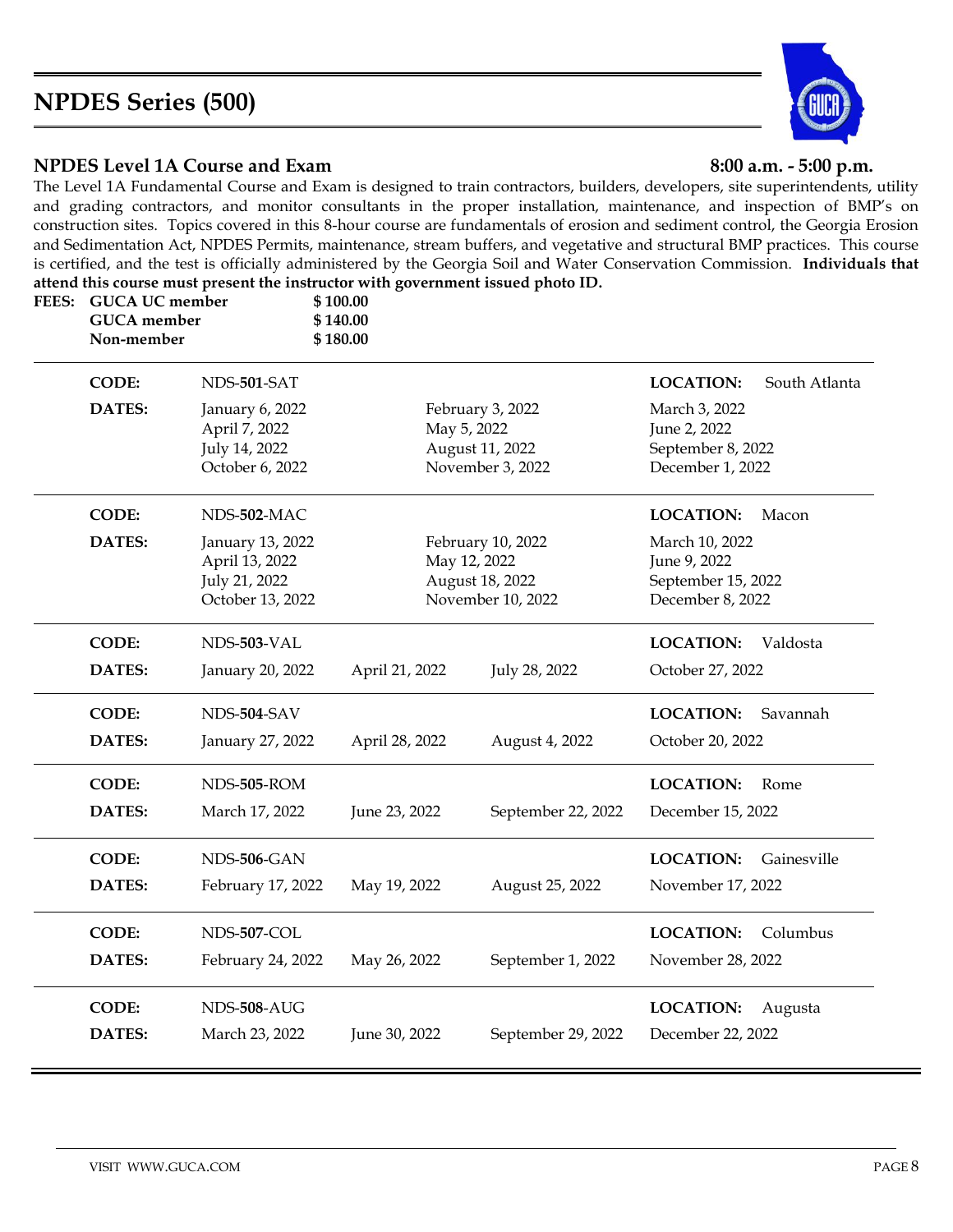### **NPDES Level 1A Recertification Course 6:00 a.m. -12:00 p.m.**

This 4-hour course for individuals needing to re-certify their NPDES Level 1A (Blue) card which expires every 3 years. There will not be an exam for this re-certification course. **Individuals that attend this course must present the instructor with government issued photo ID and current certification card or proof of valid certification (from GSWCC website).** Individuals with multiple certifications must complete four hours of continuing education for each certification they wish to renew. Individuals can begin taking continuing education courses 1 year before their certification expires. Those individuals with 4 or more hours will receive a new certification card in the mail approximately two weeks before their certification expires.<br>EEES: CUCA UC member \$ 70.00

| FEES: | <b>GUCA UC</b> member<br><b>GUCA</b> member<br>Non-member |                                                                         | 70.00<br>85.00<br>\$<br>\$100.00 |                                 |                                        |                                                                           |               |
|-------|-----------------------------------------------------------|-------------------------------------------------------------------------|----------------------------------|---------------------------------|----------------------------------------|---------------------------------------------------------------------------|---------------|
|       | <b>CODE:</b>                                              | NDS-521-SAT                                                             |                                  |                                 |                                        | <b>LOCATION:</b>                                                          | South Atlanta |
|       | DATES:                                                    | January 7, 2022<br>April 8, 2022<br>July 15, 2022<br>October 7, 2022    |                                  | May 6, 2022<br>August 12, 2022  | February 4, 2022<br>November 4, 2022   | March 4, 2022<br>June 3, 2022<br>September 9, 2022<br>December 2, 2022    |               |
|       | <b>CODE:</b>                                              | NDS-522-MAC                                                             |                                  |                                 |                                        | <b>LOCATION:</b>                                                          | Macon         |
|       | DATES:                                                    | January 14, 2022<br>April 14, 2022<br>July 22, 2022<br>October 14, 2022 |                                  | May 13, 2022<br>August 19, 2022 | February 11, 2022<br>November 11, 2022 | March 11, 2022<br>June 10, 2022<br>September 16, 2022<br>December 9, 2022 |               |
|       | <b>CODE:</b>                                              | NDS-523-VAL                                                             |                                  |                                 |                                        | <b>LOCATION:</b>                                                          | Valdosta      |
|       | DATES:                                                    | January 21, 2022                                                        | April 22, 2022                   |                                 | July 29, 2022                          | October 28, 2022                                                          |               |
|       | <b>CODE:</b>                                              | NDS-524-SAV                                                             |                                  |                                 |                                        | <b>LOCATION:</b>                                                          | Savannah      |
|       | DATES:                                                    | January 28, 2022                                                        | April 29, 2022                   |                                 | August 5, 2022                         | October 21, 2022                                                          |               |
|       | <b>CODE:</b>                                              | NDS-525-ROM                                                             |                                  |                                 |                                        | <b>LOCATION:</b>                                                          | Rome          |
|       | DATES:                                                    | March 18, 2022                                                          | June 24, 2022                    |                                 | September 23, 2022                     | December 16, 2022                                                         |               |
|       | <b>CODE:</b>                                              | NDS-526-GAN                                                             |                                  |                                 |                                        | <b>LOCATION:</b>                                                          | Gainesville   |
|       | DATES:                                                    | February 18, 2022                                                       | May 20, 2022                     |                                 | August 26, 2022                        | November 18, 2022                                                         |               |
|       | <b>CODE:</b>                                              | NDS-527-COL                                                             |                                  |                                 |                                        | <b>LOCATION:</b>                                                          | Columbus      |
|       | DATES:                                                    | February 25, 2022                                                       | May 27, 2022                     |                                 | September 2, 2022                      | November 29, 2022                                                         |               |
|       | <b>CODE:</b>                                              | NDS-528-AUG                                                             |                                  |                                 |                                        | <b>LOCATION:</b>                                                          | Augusta       |
|       | DATES:                                                    | March 25, 2022                                                          | July 1, 2022                     |                                 | September 30, 2022                     | December 23, 2022                                                         |               |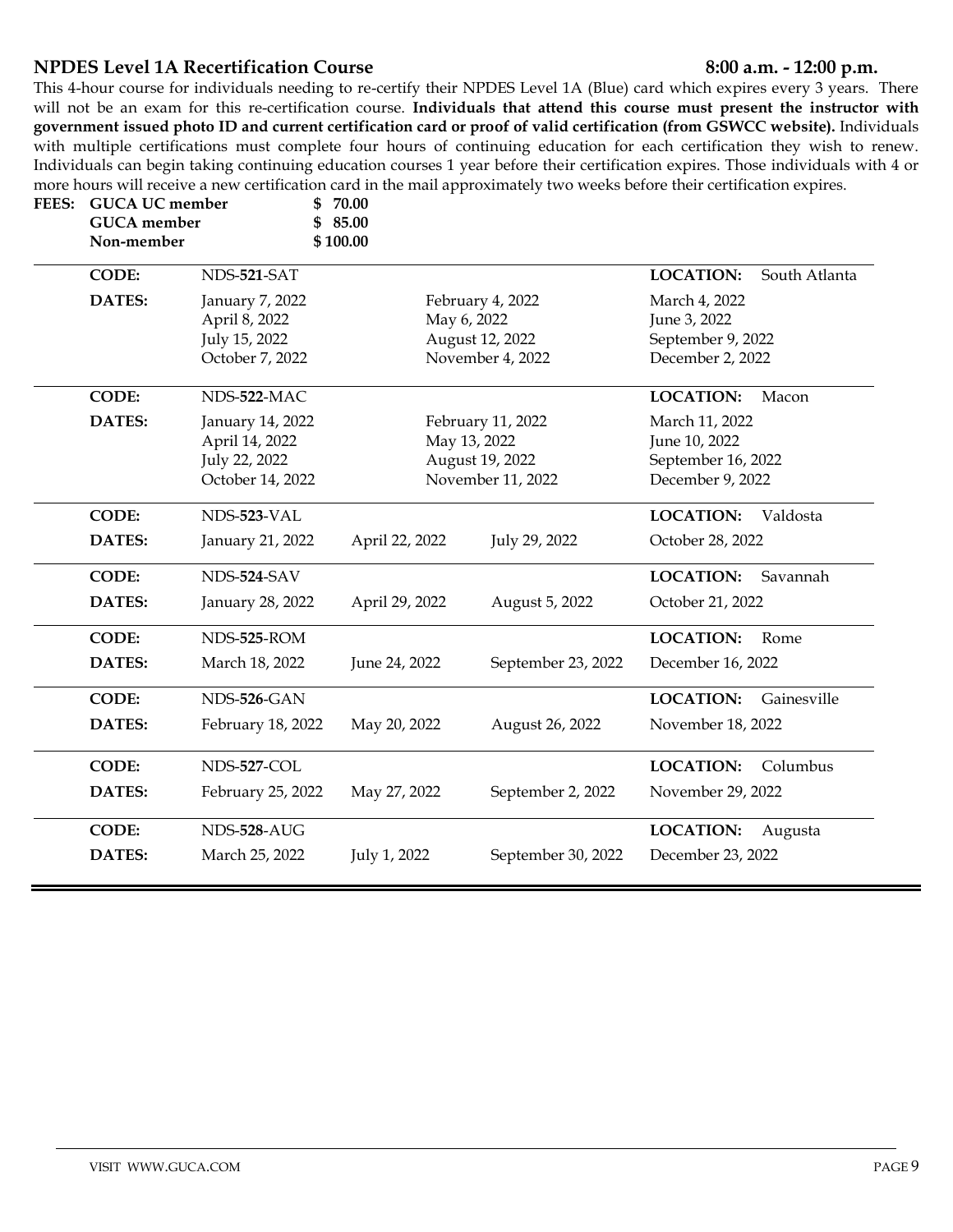### **NPDES Level 1B Course and Exam 8:00 a.m. - 5:00 p.m.**

### GUCA also offers the two-day Level 1B Advanced Fundamental Course and Exam for regulatory enforcement inspectors and those non-regulatory enforcement inspectors performing regulatory inspections. This course covers the role of Inspector to help ensure site compliance and what types of enforcement action will be taken against those who fail to comply with the NPDES Permits, Erosion and Sediment Control in Georgia. **Individuals that attend this course must present the instructor with government issued photo ID.**

|             | \$200.00             |
|-------------|----------------------|
| GUCA member | \$250.00             |
| Non-member  | \$300.00             |
|             | FEES: GUCA UC member |

| <b>CODE:</b>  | NDS-531-SAT                                                                  |  | <b>LOCATION:</b> South Atlanta |
|---------------|------------------------------------------------------------------------------|--|--------------------------------|
| <b>DATES:</b> | February 15-16, 2022 May 24-25, 2022 August 23-24, 2022 November 15-16, 2022 |  |                                |

### **NPDES** Level 1B Recertification Course 8:00 a.m. **-12:00 p.m.**

This 4-hour course is for individuals needing to re-certify their NPDES Level 1B (Red) card which expires every 3 years. There will not be an exam for this re-certification course. **Individuals that attend approved course(s) must present the instructor with government issued photo ID and current certification card or proof of valid certification (from GSWCC website).** Individuals with multiple certifications must complete four hours of continuing education for each certification they wish to renew. Individuals can begin taking continuing education courses 1 year before their certification expires. Those individuals with 4 or more hours will receive a new certification card in the mail approximately two weeks before their certification expires. Those individuals that fail to obtain at least 4 hours of continuing education prior to their expiration date will have to retake the course and pass the exam before certification will be reinstated.

| FEES: GUCA UC member<br><b>GUCA</b> member<br>Non-member |               | \$75.00<br>\$85.00<br>\$100.00 |                    |                                |
|----------------------------------------------------------|---------------|--------------------------------|--------------------|--------------------------------|
| CODE:                                                    | NDS-551-SAT   |                                |                    | <b>LOCATION:</b> South Atlanta |
| DATES:                                                   | March 9, 2022 | June 8, 2022                   | September 14, 2022 | November 30, 2022              |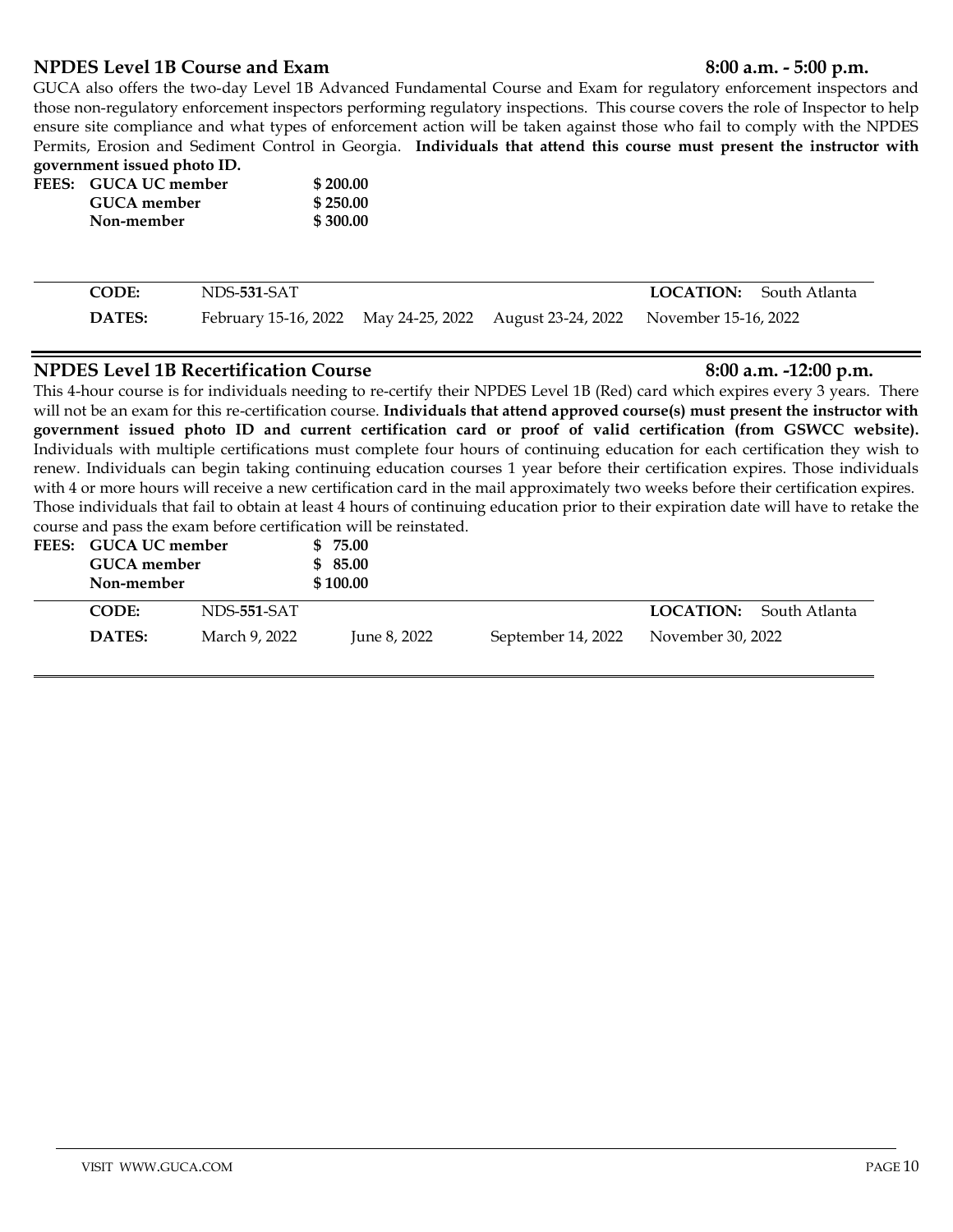# **Damage Prevention Series (600)**

### **Damage Prevention/ GUFPA Violation 8:00 a.m. - 12:00 p.m.**

This Damage Prevention course involves an overview of the contractor's responsibilities regarding the Georgia Utility Facility Protection Act, statistical data of injuries, fatalities and property damage, videos of Excavators Safe Work Practices, an overview of Georgia High Voltage Safety Act, Safe Work Practices for contractors due to non-locates, current law requirements and your legal responsibilities, how to file a PSC Complaint Form and respond to the PSC ruling, and what to do when you hit a utility line and accident procedures. This class satisfies the PSC requirements for mitigation of a fine or damage to a utility. If you have received a letter from the PSC, this is the class to take.

**NOTE: If your company has been fined by the Public Service Commission, please provide the Public Service Commission (PSC) case number(s) on the registration form.**

| FEES: | <b>GUCA UC member</b><br><b>GUCA</b> member<br>Non-member |                   | \$150.00 per company (Up to 5 employees)<br>\$250.00 per company (Up to 5 employees)<br>\$350.00 per company (Up to 5 employees) |                    |               |
|-------|-----------------------------------------------------------|-------------------|----------------------------------------------------------------------------------------------------------------------------------|--------------------|---------------|
|       | <b>CODE:</b>                                              | DPV-601-SAT       |                                                                                                                                  | <b>LOCATION:</b>   | South Atlanta |
|       | DATES:                                                    | January 14, 2022  | January 28, 2022                                                                                                                 | February 11, 2022  |               |
|       |                                                           | February 25, 2022 | March 11, 2022                                                                                                                   | March 25, 2022     |               |
|       |                                                           | April 8, 2022     | April 22, 2022                                                                                                                   | May 13, 2022       |               |
|       |                                                           | May 27, 2022      | June 10, 2022                                                                                                                    | June 24, 2022      |               |
|       |                                                           | July 1, 2022      | July 22, 2022                                                                                                                    | August 5, 2022     |               |
|       |                                                           | August 19, 2022   | September 2, 2022                                                                                                                | September 16, 2022 |               |
|       |                                                           | October 14, 2022  | October 28, 2022                                                                                                                 | November 11, 2022  |               |
|       |                                                           | December 2, 2022  | December 16, 2022                                                                                                                |                    |               |

### **CODE:** DPV-**601sp**-SAT (Spanish) **LOCATION:** South Atlanta TO SCHEDULE A CLASS CONTACT THE GUCA OFFICE, CLASSES ARE TAUGHT ON AN INDIVIDUIAL BASIS.

### **Worksite Utility Coordination Supervisor (WUCS) 8:00 a.m. - 12:00 p.m.**

This 4-hour course provides an overview of the contractor's responsibilites regarding the Georgia Utility Facility Protection Act (GUFPA) and what is required to comply with the GDOT Utility locate contract requirements. An emphasis is placed on the Large Project Ticket Procedures. This course may be taken to satify the Georgia DOT training requirement for WUCS.

| FEES: | <b>GUCA UC member</b><br><b>GUCA</b> member<br>Non-member |                                                                                                                                                   | \$100.00<br>\$140.00<br>\$180.00 |                                                                                                                                                      |                                                                                                                                   |
|-------|-----------------------------------------------------------|---------------------------------------------------------------------------------------------------------------------------------------------------|----------------------------------|------------------------------------------------------------------------------------------------------------------------------------------------------|-----------------------------------------------------------------------------------------------------------------------------------|
|       | <b>CODE:</b>                                              | DPV-601-SAT                                                                                                                                       |                                  |                                                                                                                                                      | <b>LOCATION:</b><br>South Atlanta                                                                                                 |
|       | DATES:                                                    | January 14, 2022<br>February 25, 2022<br>April 8, 2022<br>May 27, 2022<br>July 1, 2022<br>August 19, 2022<br>October 14, 2022<br>December 2, 2022 |                                  | January 28, 2022<br>March 11, 2022<br>April 22, 2022<br>June 10, 2022<br>July 22, 2022<br>September 2, 2022<br>October 28, 2022<br>December 16, 2022 | February 11, 2022<br>March 25, 2022<br>May 13, 2022<br>June 24, 2022<br>August 5, 2022<br>September 16, 2022<br>November 11, 2022 |

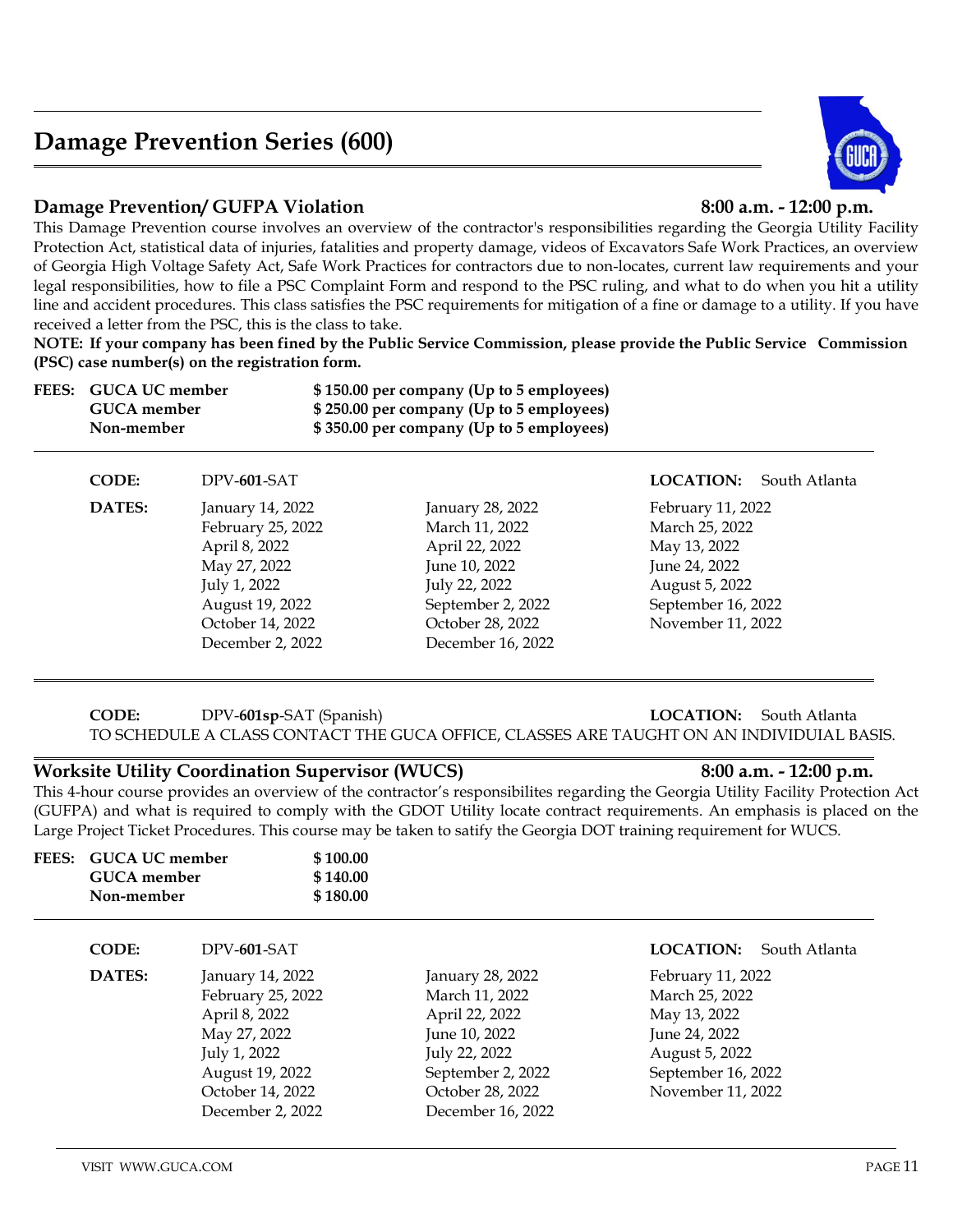# **NON-REGULATORY EDUCATION CLASSES**

# **Legal Series (700)**

## **Local, State, & Federal Immigration Rules 1:00 p.m. – 5:00 p.m.**

**FEES: GUCA UC member \$ 50.00**

This 4-hour course is an overview of local, state, and federal immigration rules and common employment mistakes for the utility contractor. The course includes an overview of the Georgia's Security and Immigration Compliance Act and the new nomatch regulations. Attendees will learn steps to take upon receipt of a no-match letter; social security card issues; immigration compliance act obligations; and common employment law mistakes.

| GUCA member<br>Non-member |             | \$ 75.00<br>\$100.00 |                                                                                          |             |  |
|---------------------------|-------------|----------------------|------------------------------------------------------------------------------------------|-------------|--|
| CODE:                     | EDS-731-SAT |                      | <b>LOCATION:</b> South Atlanta                                                           | DATES: OPEN |  |
|                           |             |                      | TO SCHEDULE A CLASS CONTACT THE GUCA OFFICE, CLASSES ARE TAUGHT ON AN INDIVIDUIAL BASIS. |             |  |

## **Georgia Lien & Bond Law 1:00 p.m. – 5:00 p.m.**

This 4-hour course covers the Georgia Lien Law and the Georgia Statutes pertaining to Payment and Performance Bonds as well. This program addresses the theory behind these statutes, their purpose and effect, the circumstances in which they apply, and their requirements. The course provides practical guidance into how to preserve, pursue, and defend lien and bond claims, and the written materials include sample forms and other useful information.

| FEES: GUCA UC member<br>GUCA member<br>Non-member |             | \$50.00<br>\$75.00<br>\$100.00 |                                                                                          |             |  |
|---------------------------------------------------|-------------|--------------------------------|------------------------------------------------------------------------------------------|-------------|--|
| CODE:                                             | EDS-741-SAT |                                | <b>LOCATION:</b> South Atlanta                                                           | DATES: OPEN |  |
|                                                   |             |                                | TO SCHEDULE A CLASS CONTACT THE GUCA OFFICE, CLASSES ARE TAUGHT ON AN INDIVIDUIAL BASIS. |             |  |

# **Construction Accounting and Financial Reporting 1:00 p.m. – 3:00 p.m.**

### This 2-hour informative course will help your company stay on top of the financial mountain and make sense of the accounting requirements that affect the construction industry. Topics to be discussed include: learn how to compute the over-billings and under-billings and understand the significance of those to the financial statements; learn how to analyze financial statements and key points of strong financials and how to make your financials as strong as possible within the reporting guidelines; disclosures and notes to the financials that are required reporting; new reporting requirements under the FIN 46R and FIN 48 that can have significant impact on your financial statements; the many differences between tax reporting and financial reporting – how to make the best of both worlds; and learn the unique rules of Generally Accepted Accounting Principles (GAAP) that are applicable to contractors.

| FEES: GUCA UC member | \$50.00  |
|----------------------|----------|
| GUCA member          | \$ 75.00 |
| Non-member           | \$100.00 |

**CODE:** EDS-**751**-SAT **LOCATION:** South Atlanta **DATES:** OPEN TO SCHEDULE A CLASS CONTACT THE GUCA OFFICE, CLASSES ARE TAUGHT ON AN INDIVIDUIAL BASIS.

# **Motor Carrier Compliance for Utility Contractors 1:00 p.m. – 3:00 p.m.**

This 2-hour informative course by a Compliance Review Officer for the Georgia Department of Public Safety will inform and educate contractors on what to expect during roadside inspections, including types of inspections, and what items are inspected. The course will also focus on what contractors can expect during a compliance review at a contractor's office as well as carrier requirements including drug and alcohol testing.

| FEES: GUCA UC member | \$ 50.00 |
|----------------------|----------|
| GUCA member          | \$ 75.00 |
| Non-member           | \$100.00 |

**CODE:** EDS-**761**-SAT **LOCATION:** South Atlanta **DATES:** OPEN TO SCHEDULE A CLASS CONTACT THE GUCA OFFICE, CLASSES ARE TAUGHT ON AN INDIVIDUAL BASIS.